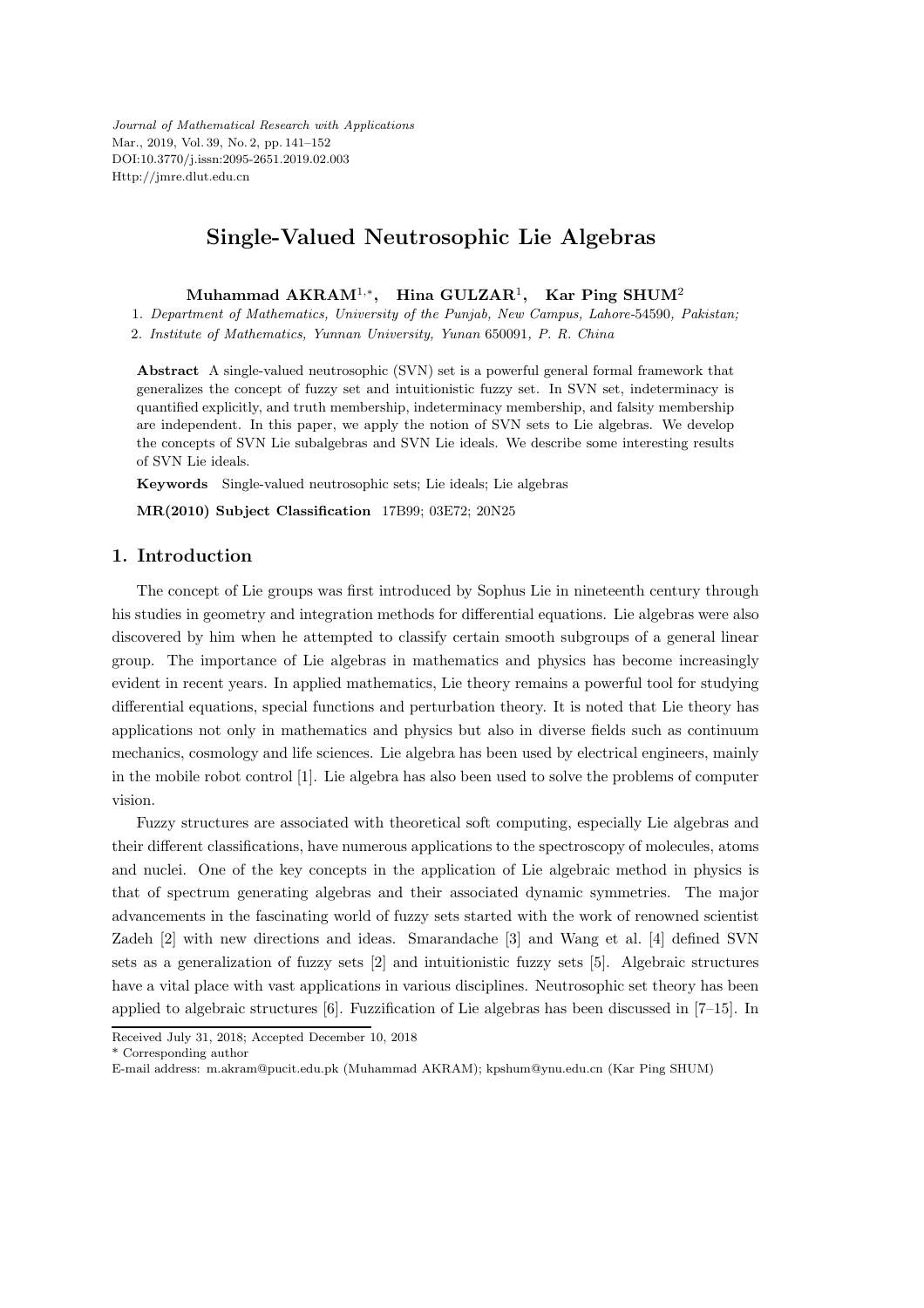this paper, we apply the notion of SVN sets to Lie algebras. We develop the concepts of SVN Lie subalgebras and SVN Lie ideals. We describe some interesting results of SVN Lie ideals.

#### 2. Preliminaries

In this section, we first review some elementary aspects that are necessary for this paper. A Lie algebra is a vector space L over a field F (equal to R or C) on which  $\mathcal{L} \times \mathcal{L} \to \mathcal{L}$  denoted by  $(x, y) \rightarrow [x, y]$  is defined satisfying the following axioms:

- $(L1)$  [x, y] is bilinear,
- (L2)  $[x, x] = 0$  for all  $x \in \mathscr{L}$ ,
- (L3)  $[[x, y], z] + [[y, z], x] + [[z, x], y] = 0$  for all  $x, y, z \in \mathscr{L}$  (Jacobi identity).

Throughout this paper,  $\mathscr L$  is a Lie algebra and  $\mathbb F$  is a field. We note that the multiplication in a Lie algebra is not associative, i.e., it is not true in general that  $[[x, y], z] = [x, [y, z]]$ . But it is anti commutative, i.e.,  $[x, y] = -[y, x]$ . A subspace H of  $\mathscr L$  closed under [·, ·] will be called a Lie subalgebra.

A fuzzy set  $\mu : \mathscr{L} \to [0, 1]$  is called a fuzzy Lie ideal [7] of  $\mathscr{L}$  if

- (a)  $\mu(x + y) > \min{\{\mu(x), \mu(y)\}},$
- (b)  $\mu(\alpha x) \geq \mu(x)$ ,
- (c)  $\mu([x, y]) > \mu(x)$

hold for all  $x, y \in \mathscr{L}$  and  $\alpha \in \mathbb{F}$ .

Definition 2.1([3, 4]) *Let* X *be a space of points (objects). A single-valued neutrosophic set (SVN set)* N on a non-empty set X is characterized by a truth membership function  $T_N$  : X  $\rightarrow$ [0, 1]*, indeterminacy membership function*  $I_N : X \to [0,1]$  *and a falsity membership function*  $F_N: X \to [0,1].$  Thus,  $N = \{ \langle x, T_N(x), I_N(x), F_N(x) \rangle | x \in X \}.$ 

### 3. Single-valued neutrosophic Lie algebras

We define here single-valued neutrosophic Lie subalgebras and single-valued neutrosophic Lie ideal.

**Definition 3.1** An SVN set  $N = (T_N, I_N, F_N)$  on Lie algebra  $\mathscr L$  is called an SVN Lie subalgebra *if the following conditions are satisfied:*

 $(1)$   $T_N(x + y) \geq \min(T_N(x), T_N(y)),$   $I_N(x + y) \geq \min(I_N(x), I_N(y))$  and  $F_N(x + y) \leq$  $max(F_N(x), F_N(y)),$ 

(2)  $T_N(\alpha x) \ge T_N(x)$ ,  $I_N(\alpha x) \ge I_N(x)$  and  $F_N(\alpha x) \le F_N(x)$ ,

 $(3)$   $T_N([x,y]) \geq \min\{T_N(x), T_N(y)\},$   $I_N([x,y]) \geq \min\{I_N(x), I_N(y)\}\$  and  $F_N([x,y]) \leq$  $\max\{F_N(x), F_N(y)\}\$ 

*for all*  $x, y \in \mathscr{L}$  *and*  $\alpha \in \mathbb{F}$ *.* 

**Definition 3.2** An SVN set  $N = (T_N, I_N, F_N)$  on  $\mathscr L$  is called an SVN Lie ideal if it satisfies *the conditions (1), (2) and the following additional condition:*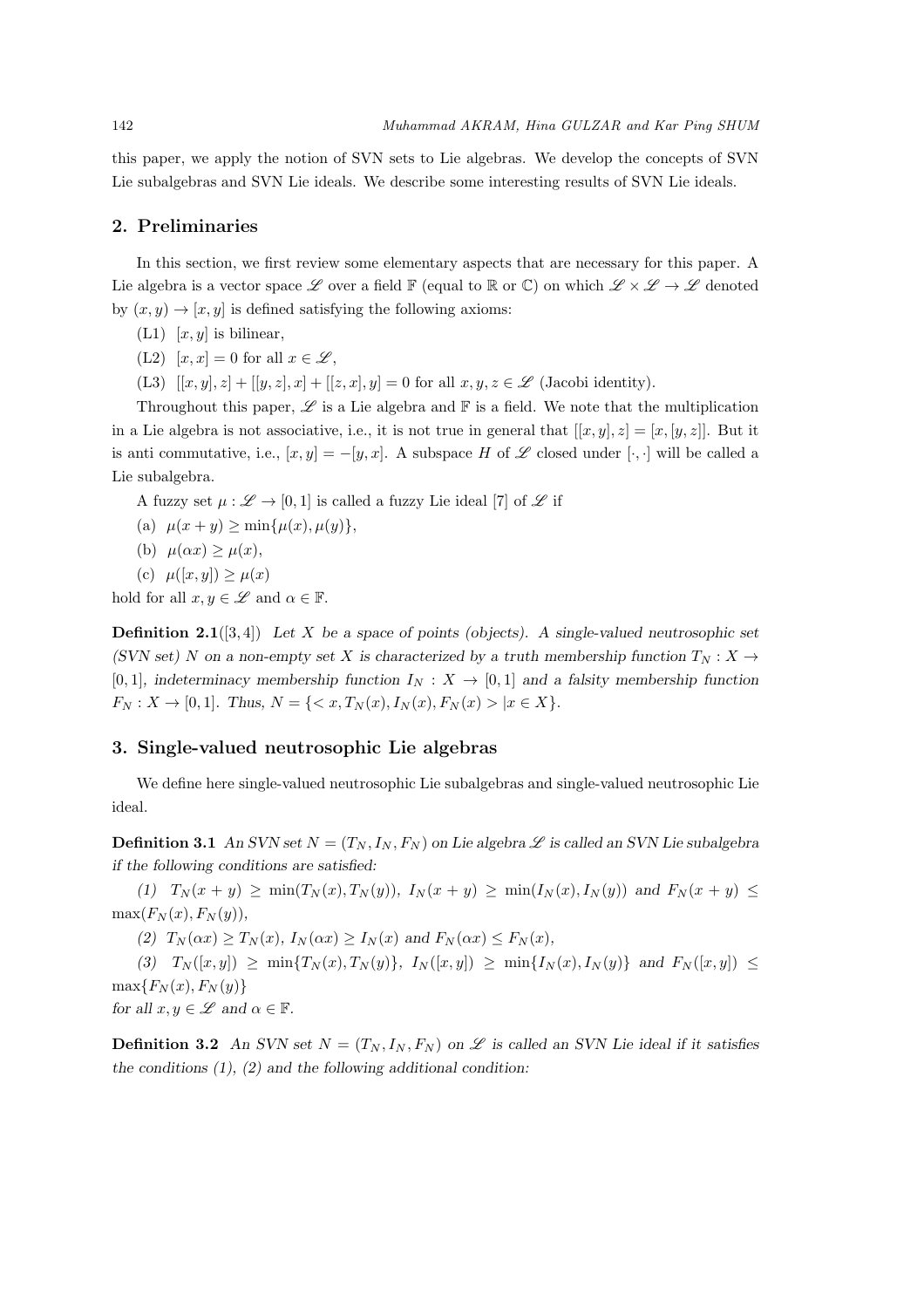Single-valued Neutrosophic Lie algebras 143

*(4)*  $T_N([x, y]) \ge T_N(x)$ ,  $I_N([x, y]) \ge I_N(x)$  and  $F_N([x, y]) \le F_N(x)$ 

*for all*  $x, y \in \mathcal{L}$ *.* 

From (2) it follows that:

- (5)  $T_N(0) \geq T_N(x)$ ,  $I_N(0) \geq I_N(x)$ ,  $F_N(0) \leq F_N(x)$ ,
- (6)  $T_N(-x) \ge T_N(x)$ ,  $I_N(-x) \ge I_N(x)$ ,  $F_N(-x) \le F_N(x)$ .

Proposition 3.3 *Every SVN Lie ideal is an SVN Lie subalgebra.*

We note here that the converse of Proposition 3.3 does not hold in general as it can be seen in the following example.

**Example 3.4** Consider  $\mathbb{F} = \mathbb{R}$ . Let  $\mathscr{L} = \mathbb{R}^3 = \{(x, y, z) : x, y, z \in \mathbb{R}\}$  be the set of all 3-dimensional real vectors which forms a Lie algebra and define

$$
\mathbb{R}^3 \times \mathbb{R}^3 \to \mathbb{R}^3
$$

$$
[x, y] \to x \times y,
$$

where  $\times$  is the usual cross product. We define an SVN set  $N = (T_N, I_N, F_N) : \Re^3 \to [0,1] \times$  $[0, 1] \times [0, 1]$  by

$$
T_N(x, y, z) = \begin{cases} 1, & \text{if } x = y = z = 0, \\ 0.5, & \text{if } x \neq 0, y = z = 0, \\ 0, & \text{otherwise,} \end{cases}
$$
  

$$
I_N(x, y, z) = \begin{cases} 1, & \text{if } x = y = z = 0, \\ 0.5, & \text{if } x \neq 0, y = z = 0, \\ 0, & \text{otherwise,} \end{cases}
$$
  

$$
F_N(x, y, z) = \begin{cases} 0, & \text{if } x = y = z = 0, \\ 0.3, & \text{if } x \neq 0, y = z = 0, \\ 1, & \text{otherwise.} \end{cases}
$$

Then  $N = (T_N, I_N, F_N)$  is an SVN Lie subalgebra of  $\mathscr L$  but  $N = (T_N, I_N, F_N)$  is not an SVN Lie ideal of  ${\mathscr L}$  since

$$
T_N([(1, 0, 0) (1, 1, 1)]) = T_N(0, -1, 1) = 0,
$$
  
\n
$$
I_N([(1, 0, 0) (1, 1, 1)]) = I_N(0, -1, 1) = 0,
$$
  
\n
$$
F_N([(1, 0, 0) (1, 1, 1)]) = F_N(0, -1, 1) = 1,
$$
  
\n
$$
T_N(1, 0, 0) = 0.5, I_N(1, 0, 0) = 0.5, F_N(1, 0, 0) = 0.3.
$$

That is,

$$
T_N([[1, 0, 0) (1, 1, 1)]) \not\geq T_N(1, 0, 0),
$$
  
\n
$$
I_N([[1, 0, 0) (1, 1, 1)]) \not\geq I_N(1, 0, 0),
$$
  
\n
$$
F_N([[1, 0, 0) (1, 1, 1)]) \not\leq F_N(1, 0, 0).
$$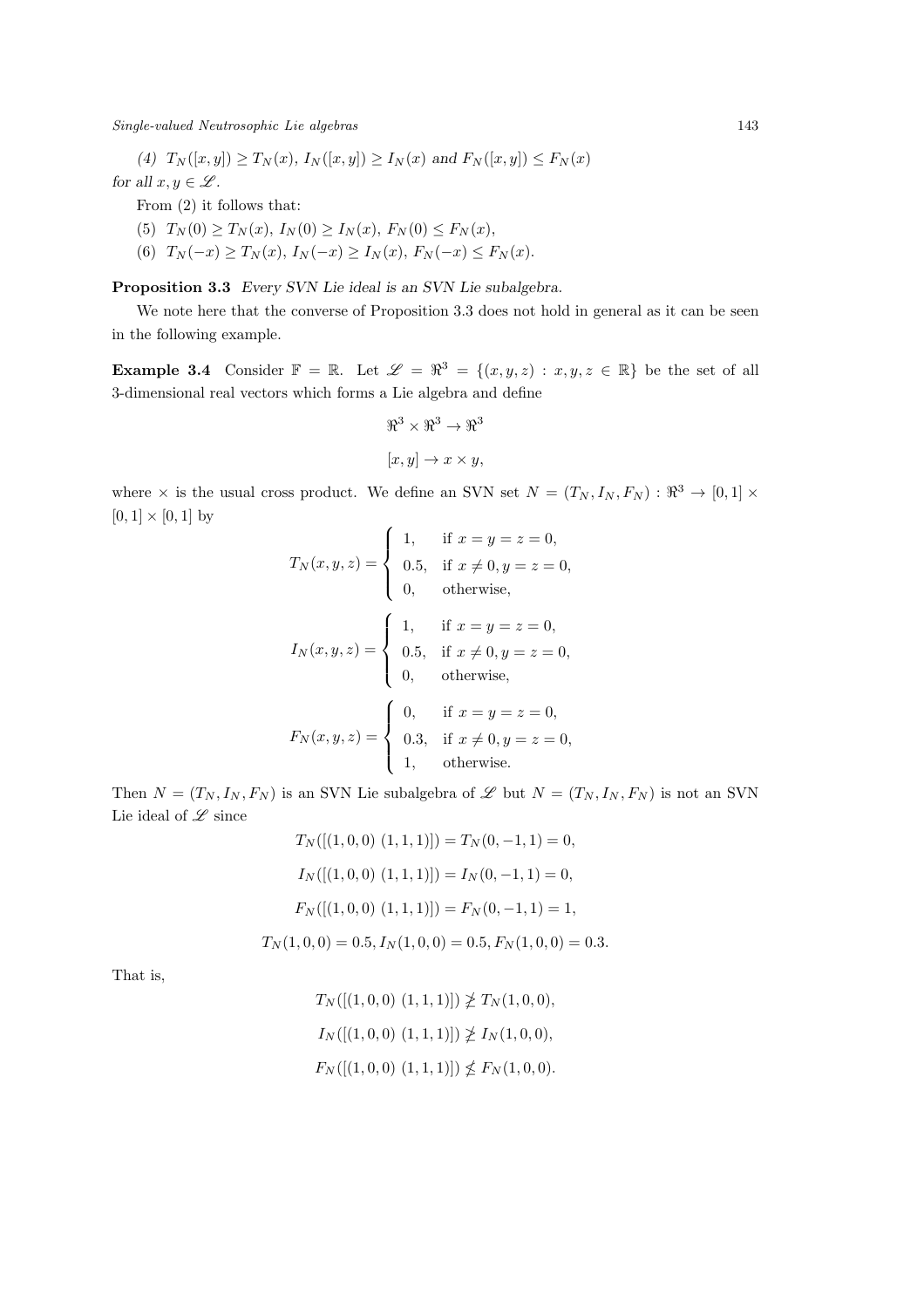**Proposition 3.5** *If* N is an SVN Lie ideal of  $\mathscr{L}$ , then

 $(T)$   $T_N(0) > T_N(x)$ ,  $I_N(0) > I_N(x)$ ,  $F_N(0) < F_N(x)$ ,  $(T_N([x, y]) > \max\{T_N(x), T_N(y)\},$ *(3)*  $I_N([x, y]) \ge \max\{I_N(x), I_N(y)\},$ *(4)*  $F_N([x, y]) \le \min\{F_N(x), F_N(y)\},$  $(T_0(T_N([x,y]) = T_N(-[y,x]) = T_N([y,x]),$ *(6)*  $I_N([x, y]) = I_N(-[y, x]) = I_N([y, x]),$ *(7)*  $F_N([x, y]) = F_N(-[y, x]) = F_N([y, x])$ 

```
for all x, y \in \mathcal{L}.
```
**Proof** The proof follows from Definition 3.2.  $\Box$ 

**Proposition 3.6** If  $\{N_i | i \in J\}$  is a family of SVN Lie ideals of L, then  $\bigcap N_i = (\bigwedge T_{N_i}, \bigvee F_{N_i})$ *is an SVN Lie ideal of*  $\mathscr{L}$ *, where* 

$$
\bigwedge T_{N_i}(x) = \inf \{ T_{N_i}(x) \mid i \in J, x \in \mathcal{L} \},
$$
  

$$
\bigwedge I_{N_i}(x) = \inf \{ I_{N_i}(x) \mid i \in J, x \in \mathcal{L} \},
$$
  

$$
\bigvee F_{N_i}(x) = \sup \{ F_{N_i}(x) \mid i \in J, x \in \mathcal{L} \}.
$$

**Proof** The proof follows from Definition 3.2.  $\Box$ 

**Definition 3.7** Let  $N = (T_N, I_N, F_N)$  be an SVN set in a Lie algebra  $\mathscr L$  and let  $(\alpha, \beta, \gamma) \in$  $[0, 1] \times [0, 1] \times [0, 1]$  *with*  $\alpha + \beta + \gamma \leq 3$ . Then level subset of N is defined as:

$$
N^{(\alpha,\beta,\gamma)} = \{ x \in \mathcal{L} \mid T_N(x) \ge \alpha, I_N(x) \ge \beta, F_N(x) \le \gamma \},\
$$

*are called*  $(\alpha, \beta, \gamma)$ -level subsets of SVN set N. The set of all  $(\alpha, \beta, \gamma) \in \text{Im}(T_N) \times \text{Im}(I_N) \times \text{Im}(I_N)$ such that  $\alpha + \beta + \gamma \leq 3$  *is known as image of*  $N = (T_N, I_N, F_N)$ *. Note that* 

$$
N^{(\alpha,\beta,\gamma)} = \{x \in \mathcal{L} \mid T_N(x) \ge \alpha, I_N(x) \ge \beta, F_N(x) \le \gamma\},
$$
  
\n
$$
N^{(\alpha,\beta,\gamma)} = \{x \in \mathcal{L} \mid T_N(x) \ge \alpha\} \cap \{x \in \mathcal{L} \mid I_N(x) \ge \beta\} \cap \{x \in \mathcal{L} \mid F_N(x) \le \gamma\},
$$
  
\n
$$
N^{(\alpha,\beta,\gamma)} = \cup(T_N, \alpha) \cap \cup'(I_N, \beta) \cap L(F_N, \gamma).
$$

**Theorem 3.8** An SVN set  $N = (T_N, I_N, F_N)$  of  $\mathscr L$  is an SVN Lie ideal of  $\mathscr L$  if and only if  $N^{(\alpha,\beta,\gamma)}$  *is a Lie ideal of L* for every  $(\alpha,\beta,\gamma) \in \text{Im}(T_N) \times \text{Im}(I_N) \times \text{Im}(F_N)$  *with*  $\alpha + \beta + \gamma \leq 3$ .

**Proposition 3.9** Let  $N = (T_N, I_N, F_N)$  be an SVN Lie ideal of  $\mathscr L$  and  $(r_1, s_1, t_1), (r_2, s_2, t_2) \in$  $\text{Im}(T) \times \text{Im}(I) \times \text{Im}(F)$  with  $r_i + s_i + t_i \leq 3$  for  $i = 1, 2$ . Then  $\mathscr{L}_N^{(r_1, s_1, t_1)} = \mathscr{L}_N^{(r_2, s_2, t_2)}$  if and *only if*  $(r_1, s_1, t_1) = (r_2, s_2, t_2)$ *.* 

**Theorem 3.10** Let  $P_0 \subset P_1 \subset P_2 \subset \ldots P_n = L$  be a chain of Lie ideals of a Lie algebra  $\mathscr{L}$ . *Then there exists an SVN Lie ideal*  $T_N$  *of*  $\mathscr L$  *for which level subsets*  $U(T_N, r)$ *,*  $\dot{U}(I_N, s)$  *and*  $L(T_N, t)$  *coincide with this chain.* 

**Proof** Let  $\{s_k | k = 0, 1, \ldots, n\}$  and  $\{t_k | k = 0, 1, \ldots, n\}$  be finite decreasing and increasing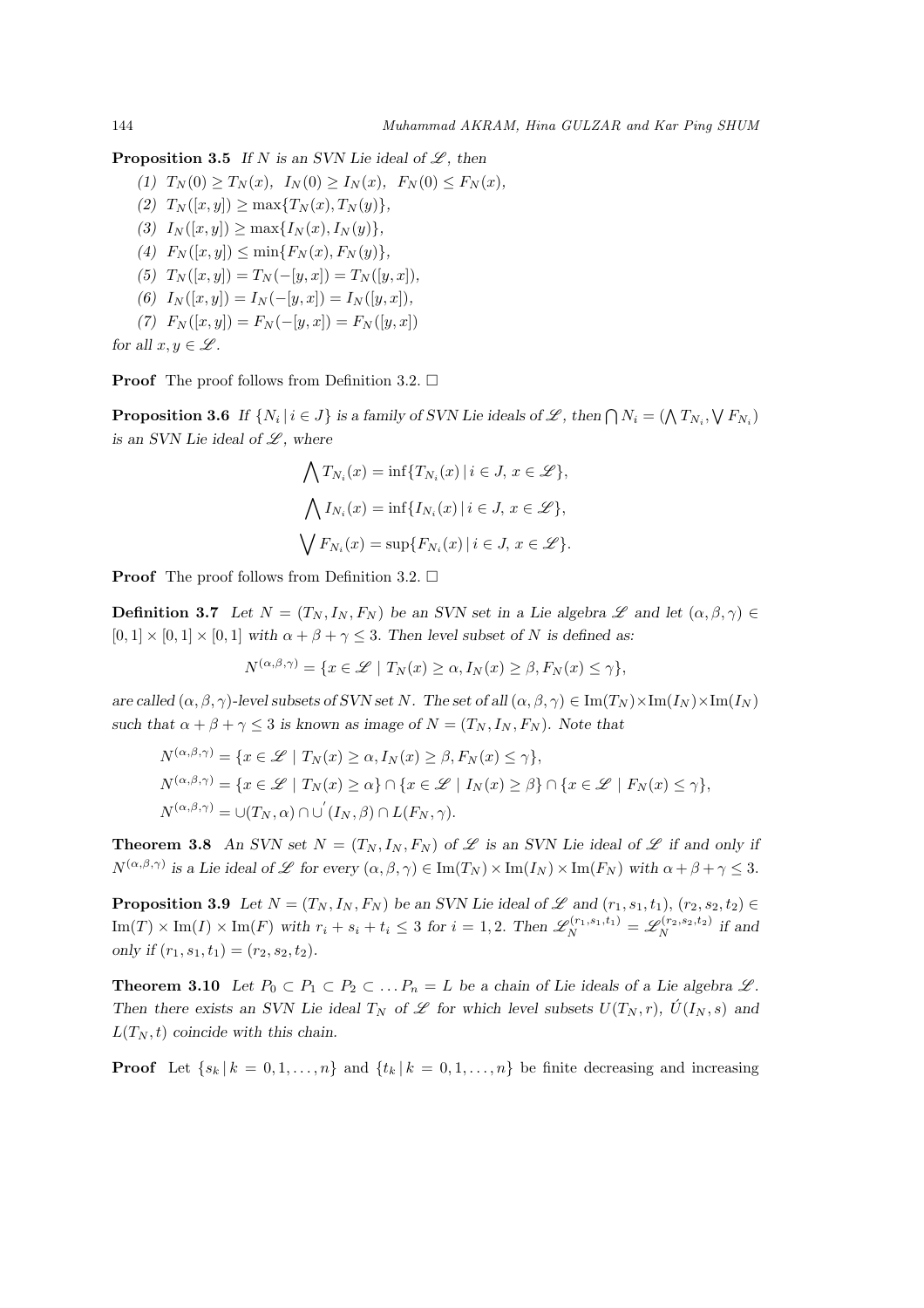sequences in [0, 1] such that  $s_i + t_i \leq 1$ , for  $i = 0, 1, \ldots, n$ . Let  $N = (T_N, I_N, F_N)$  be an intuitionistic fuzzy set in L defined by  $T_N(P_0) = r_0$ ,  $I_N(P_0) = s_0$ ,  $F_N(P_0) = t_0$ ,  $T_N(P_k \backslash P_{k-1}) =$  $r_k$ ,  $I_N(P_k \setminus P_{k-1}) = s_k$  and  $F_N(P_k \setminus P_{k-1}) = t_k$  for  $0 < k \leq n$ . Let  $x, y \in \mathscr{L}$ . If  $x, y \in P_k \setminus P_{k-1}$ , then  $x + y, \alpha x, [x, y] \in P_k$  and

$$
T_N(x + y) \ge r_k = \min\{T_N(x), T_N(y)\},
$$
  
\n
$$
I_N(x + y) \ge s_k = \min\{T_N(x), T_N(y)\},
$$
  
\n
$$
F_N(x + y) \le t_k = \max\{F_N(x)\}, F_N(y)\},
$$
  
\n
$$
T_N(\alpha x) \ge r_k = T_N(x), \ I_N(\alpha x) \ge s_k = I_N(x), \ F_N(\alpha x) \le t_k = F_N(x),
$$
  
\n
$$
T_N([x, y]) \ge r_k = T_N(x), \ I_N([x, y]) \ge s_k = I_N(x), \ F_N([x, y]) \le t_k = F_N(x).
$$
  
\n, if  $x \in P_i \setminus P_{i-1}$  and  $y \in P_j \setminus P_{j-1}$ , then  $T_N(x) = r_i = T_N(y), \ I_N(x) = s_i =$ 

For  $i > j$ , if  $x \in P_i \setminus P_{i-1}$  and  $y \in P_j \setminus P_{j-1}$ , then  $T_N(x) = r_i = T_N(y)$ ,  $I_N(x) = s_i = I_N(y)$ ,  $F_N(x) = t_j = F_N(y)$  and  $x + y, \alpha x, [x, y] \in P_i$ . Thus

$$
T_N(x + y) \ge r_i = \min\{T_N(x), T_N(y)\},
$$
  
\n
$$
I_N(x + y) \ge s_i = \min\{I_N(x), I_N(y)\},
$$
  
\n
$$
F_N(x + y) \le t_j = \max\{F_N(x), F_N(y)\},
$$
  
\n
$$
T_N(\alpha x) \ge r_i = T_N(x), I_N(\alpha x) \ge s_i = I_N(x), F_N(\alpha x) \le t_j = F_N(x),
$$
  
\n
$$
T_N([x, y]) \ge r_i = T_N(x), I_N([x, y]) \ge s_i = I_N(x), F_N([x, y]) \le t_j = F_N(x).
$$

Thus, we conclude that  $N = (T_N, I_N, F_N)$  is an SVN Lie ideal of a Lie algebra  $\mathscr L$  and all its nonempty level subsets are Lie ideals.

Since  $\text{Im}(T_N) = \{r_0, r_1, \ldots, r_n\}, \text{Im}(I_N) = \{s_0, s_1, \ldots, s_n\}, \text{Im}(F_N) = \{t_0, t_1, \ldots, t_n\},$  level subsets of  $N$  form chains:

$$
U(T_N, r_0) \subset U(T_N, r_1) \subset \cdots \subset U(T_N, r_n) = L,
$$
  

$$
\acute{U}(I_N, s_0) \subset \acute{U}(I_N, s_1) \subset \cdots \subset \acute{U}(I_N, s_n) = L,
$$
  

$$
L(F_N, t_0) \subset L(F_N, t_1) \subset \cdots \subset L(F_N, t_n) = L,
$$

respectively. Indeed,

$$
U(T_N, r_0) = \{x \in \mathcal{L} | T_N(x) \ge r_0\} = P_0,
$$
  

$$
\acute{U}(I_N, s_0) = \{x \in \mathcal{L} | I_N(x) \ge s_0\} = P_0,
$$
  

$$
L(F_N, t_0) = \{x \in \mathcal{L} | F_N(x) \le t_0\} = P_0.
$$

We now prove that

$$
U(T_N, r_k) = U(I_N, s_k) = P_k = L(F_N, t_k) \text{ for } 0 < k \le n.
$$

Clearly,  $P_k \subseteq U(T_k, r_k)$ ,  $P_k \subseteq U(I_k, s_k)$  and  $P_k \subseteq L(F_N, t_k)$ . If  $x \in U(T_N, r_k)$ , then  $T_N(x) \geq r_k$  and so  $x \notin P_i$  for  $i > k$ . Hence

$$
T_N(x) \in \{r_0, r_1, \ldots, r_k\},\
$$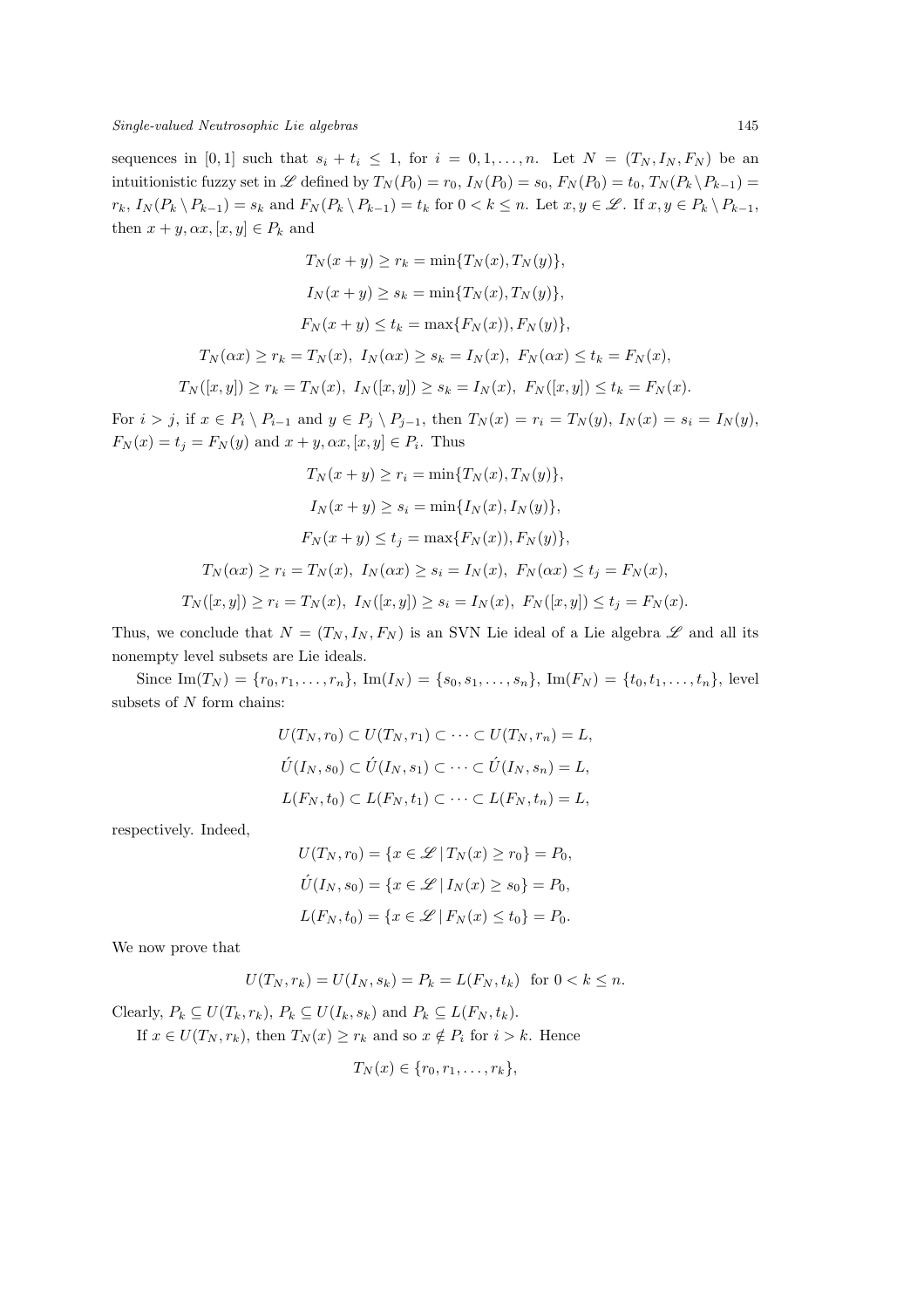which implies  $x \in P_i$  for some  $i \leq k$ . Since  $P_i \subseteq P_k$ , it follows that  $x \in P_k$ . Consequently,  $U(T_N, r_k) = P_k$  for some  $0 < k \leq n$ . If  $x \in \hat{U}(I_N, s_k)$ , then  $I_N(x) \geq s_k$  and so  $x \notin P_i$  for  $i > k$ . Hence

$$
I_N(x) \in \{s_0, s_1, \ldots, s_k\},\
$$

which implies  $x \in P_i$  for some  $i \leq k$ . Since  $P_i \subseteq P_k$ , it follows that  $x \in P_k$ . Consequently,  $\hat{U}(I_N, s_k) = P_k$  for some  $0 < k \leq n$ . Now if  $x \in \mathscr{L}(F_N, t_k)$ , then  $F_N(x) \leq t_k$  and so  $x \notin P_i$  for  $j \leq k$ . Thus

$$
F_N(x) \in \{t_0, t_1, \ldots, t_k\},\
$$

which implies  $x \in P_j$  for some  $j \leq k$ . Since  $P_j \subseteq P_k$ , it follows that  $x \in P_k$ . Consequently,  $L(F_N, t_k) = P_k$  for some  $0 < k \leq n$ . This completes the proof.  $\Box$ 

**Theorem 3.11** *If*  $N = (T_N, I_N, F_N)$  *is an SVN Lie ideal of a Lie algebra*  $\mathscr{L}$ *, then* 

$$
T_N(x) = \sup\{r \in [0, 1] \mid x \in U(T_N, r)\},\
$$
  

$$
I_N(x) = \sup\{s \in [0, 1] \mid x \in \mathcal{U}(I_N, s)\},\
$$
  

$$
F_N(x) = \inf\{t \in [0, 1] \mid x \in \mathcal{L}(F_N, t)\}
$$

*for every*  $x \in \mathscr{L}$ *.* 

**Proof** The proof follows from Definition 3.2.  $\Box$ 

**Definition 3.12** Let f be a map from a set  $\mathscr{L}_1$  to a set  $\mathscr{L}_2$ . If  $N = (T_N, I_N, F_N)$  and  $M = (T_M, I_M, F_M)$  are SVN sets in  $\mathcal{L}_1$  and  $\mathcal{L}_2$ , respectively, then the preimage of M under f, *denoted by*  $f^{-1}(M)$ *, is an SVN set defined by* 

$$
f^{-1}(M) = (f^{-1}(T_M), f^{-1}(F_M)).
$$

**Theorem 3.13** Let  $f : \mathcal{L}_1 \to \mathcal{L}_2$  be an onto homomorphism of Lie algebras. If  $M =$  $(T_M, I_M, F_M)$  is an SVN Lie ideal of  $\mathscr{L}_2$ , then the preimage  $f^{-1}(M) = (f^{-1}(T_M), f^{-1}(F_M))$ *of M under*  $f$  *is an SVN Lie ideal of*  $\mathcal{L}_1$ *.* 

**Proof** The proof follows from Definitions 3.2 and 3.12.  $\Box$ 

**Theorem 3.14** Let  $f : \mathcal{L}_1 \to \mathcal{L}_2$  be an epimorphism of Lie algebras. If  $N = (T_N, I_N, F_N)$  is an SVN Lie ideal of  $\mathcal{L}_2$ , then  $f^{-1}(N^c) = (f^{-1}(N))^c$ .

**Proof** The proof follows from Definitions 3.2 and 3.12.  $\Box$ 

**Theorem 3.15** Let  $f : \mathcal{L}_1 \to \mathcal{L}_2$  be an epimorphism of Lie algebras. If  $N = (T_N, I_N, F_N)$  is an *SVN Lie ideal of*  $\mathcal{L}_2$  *and*  $M = (T_M, I_M, F_M)$  *is the preimage of*  $N = (T_N, F_N)$  *under* f. Then  $M = (T_M, I_M, F_M)$  *is an SVN Lie ideal of*  $\mathcal{L}_1$ *.* 

**Proof** The proof follows from Definitions 3.2 and 3.12.  $\Box$ 

**Definition 3.16** Let  $\mathcal{L}_1$  and  $\mathcal{L}_2$  be two Lie algebras and f be a mapping of  $\mathcal{L}_1$  into  $\mathcal{L}_2$ . If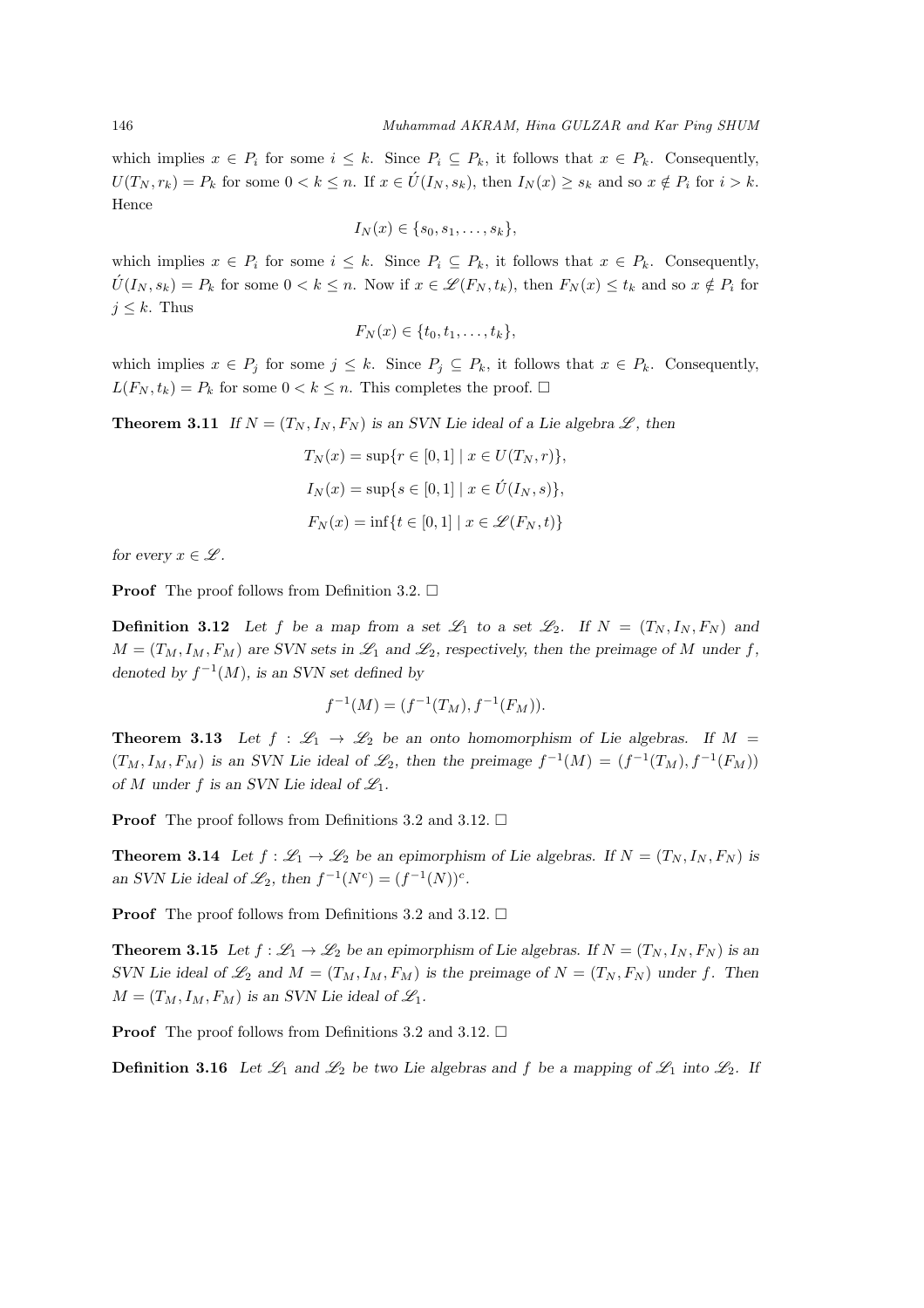Single-valued Neutrosophic Lie algebras 147

 $N = (T_N, I_N, F_N)$  *is an SVN set of*  $\mathcal{L}_1$ *, then the image of*  $N = (T_N, I_N, F_N)$  *under* f *is the SVN set in*  $\mathcal{L}_2$  *defined by* 

$$
f(T_N)(y) = \begin{cases} \sup_{x \in f^{-1}(y)} T_N(x), & \text{if } f^{-1}(y) \neq \emptyset, \\ 0, & \text{otherwise,} \end{cases}
$$
  

$$
f(I_N)(y) = \begin{cases} \sup_{x \in f^{-1}(y)} I_N(x), & \text{if } f^{-1}(y) \neq \emptyset, \\ 0, & \text{otherwise,} \end{cases}
$$
  

$$
f(F_N)(y) = \begin{cases} \inf_{x \in f^{-1}(y)} F_N(x), & \text{if } f^{-1}(y) \neq \emptyset, \\ 1, & \text{otherwise.} \end{cases}
$$

*for each*  $y \in \mathcal{L}_2$ *.* 

**Theorem 3.17** Let  $f : \mathcal{L}_1 \to \mathcal{L}_2$  be an epimorphism of Lie algebras. If  $N = (T_N, I_N, F_N)$  is an SVN Lie ideal of  $\mathcal{L}_1$ , then  $f(N)$  is an SVN Lie ideal of  $\mathcal{L}_2$ .

**Proof** The proof follows from Definitions 3.2 and 3.16.  $\Box$ 

**Definition 3.18** Let  $f : \mathcal{L}_1 \to \mathcal{L}_2$  be a homomorphism of Lie algebras. For any SVN set  $N = (T_N, I_N, F_N)$  *in a Lie algebra*  $\mathcal{L}_2$ , we define an SVN set  $N^f = (T_N^f, F_N^f)$  *in*  $\mathcal{L}_2$  *by* 

$$
T_N^f(x) = T_N(f(x)),
$$
  $I_N^f(x) = I_N(f(x)),$   $F_N^f(x) = F_N(f(x))$ 

*for all*  $x \in \mathcal{L}_1$ *. Clearly,*  $N^f(x_1) = N^f(x_2) = A(x)$  *for all*  $x_1, x_2 \in f^{-1}(x)$ *.* 

**Lemma 3.19** Let  $f : \mathcal{L}_1 \to \mathcal{L}_2$  be a homomorphism of Lie algebras. If  $N = (T_N, I_N, F_N)$  is an *SVN* Lie ideal of  $\mathcal{L}_2$ , then  $N^f = (T_N^f, I_N^f, F_N^f)$  *is an SVN* Lie ideal of  $\mathcal{L}_1$ *.* 

**Proof** Let  $x, y \in \mathscr{L}_1$  and  $\alpha \in \mathbb{F}$ . Then  $T_N^f(x+y) = T_N(f(x+y)) = T_N(f(x)+f(y)) \ge \min\{T_N(f(x)), T_N(f(y))\} = \min\{T_N^f(x), T_N^f(y)\},$  $I_N^f(x+y) = I_N(f(x+y)) = I_N(f(x) + f(y)) \ge \min\{I_N(f(x)), I_N(f(y))\} = \min\{I_N^f(x), I_N^f(y)\},$  $F_N^f(x+y) = F_N(f(x+y)) = F_N(f(x)+f(y)) \le \max\{F_N(f(x)), F_N(f(y))\} = \max\{F_N^f(x), F_N^f(y)\},$  $T_N^f(\alpha x) = T_N(f(\alpha x)) = T_N(\alpha f(x)) \ge T_N(f(x)) = \alpha_N^f(x),$  $I_N^f(\alpha x) = I_N(f(\alpha x)) = I_N(\alpha f(x)) \ge I_N(f(x)) = \alpha_N^f(x),$  $F_N^f(\alpha x) = F_N(\alpha f(x)) \le F_N(f(x)) = F_N^f(x).$ 

Similarly,

$$
T_N^f([x, y]) = T_N(f([x, y])) = T_N([f(x), f(y)]) \ge T_N(f(x)) = T_N^f(x),
$$
  
\n
$$
I_N^f([x, y]) = I_N(f([x, y])) = I_N([f(x), f(y)]) \ge I_N(f(x)) = I_N^f(x),
$$
  
\n
$$
F_N^f([x, y]) = F_N([f(x, y)]) = F_N([f(x), f(y)]) \le F_N(f(x)) = F_N^f(x).
$$

This proves that  $N^f = (T_N^f, I_N^f, F_N^f)$  is an SVN Lie ideal of  $\mathscr{L}_1$ .  $\Box$ 

We now characterize the SVN Lie ideals of Lie algebras.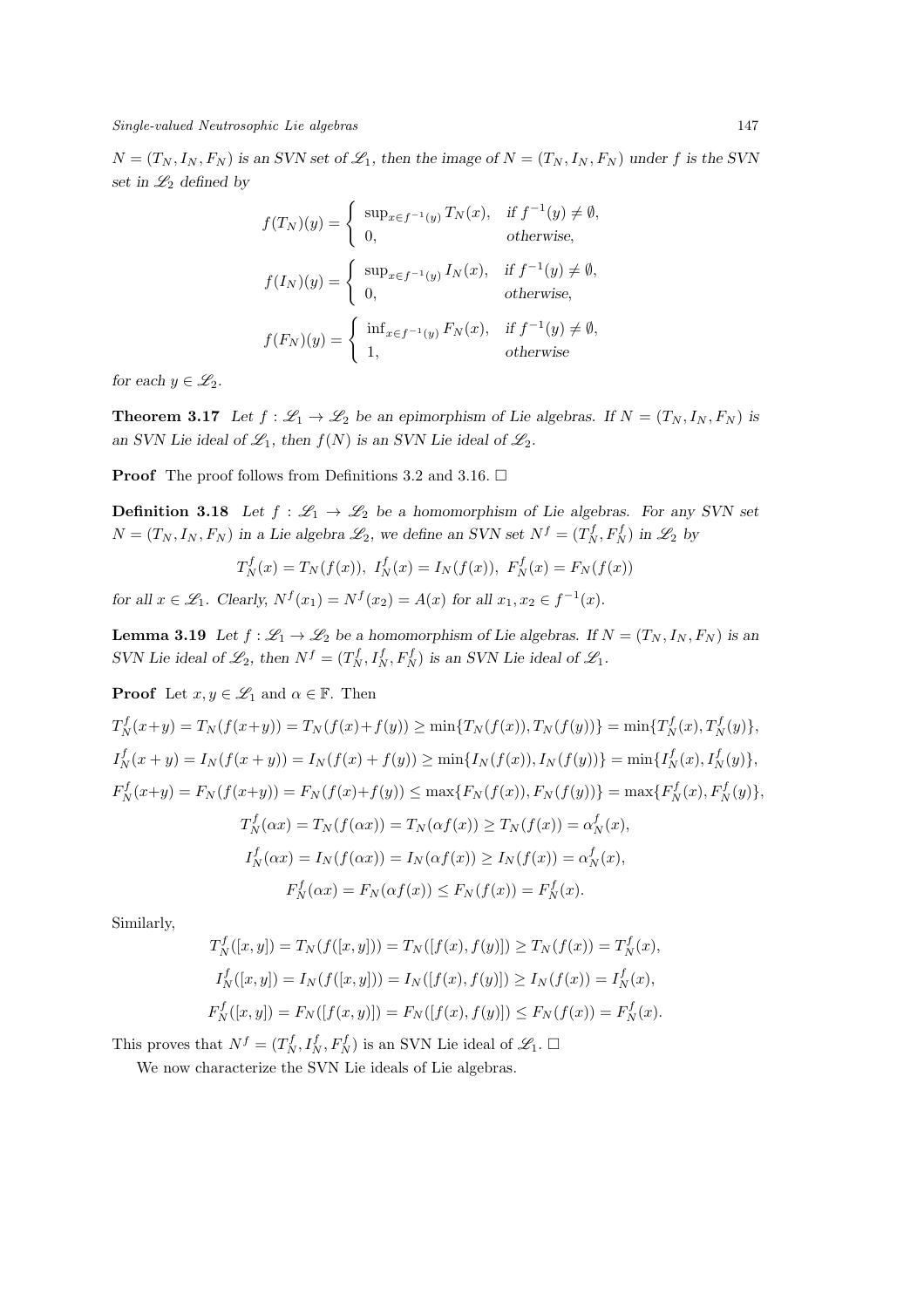**Theorem 3.20** Let  $f : \mathscr{L}_1 \to \mathscr{L}_2$  be an epimorphism of Lie algebras. Then  $N^f = (T^f_N, I^f_N, F^f_N)$ *is an SVN Lie ideal of*  $\mathscr{L}_1$  *if and only if*  $N = (T_N, I_N, F_N)$  *is an SVN Lie ideal of*  $\mathscr{L}_2$ *.* 

**Proof** The sufficiency follows from Lemma 3.19. In proving the necessity, since  $f$  is a surjective mapping, for any  $x, y \in \mathscr{L}_2$  there are  $x_1, y_1 \in \mathscr{L}_1$  such that  $x = f(x_1), y = f(y_1)$ . Thus  $T_N(x) =$  $T_N^f(x_1), T_N(y) = T_N^f(y_1), I_N(x) = I_N^f(x_1), I_N(y) = I_N^f(y_1), F_N(x) = F_N^f(x_1), F_N(y) = F_N^f(y_1),$ whence

$$
T_N(x + y) = T_N(f(x_1) + f(y_1)) = T_N(f(x_1 + y_1)) = T_N^f(x_1 + y_1)
$$
  
\n
$$
\geq \min\{T_N^f(x_1), T_N^f(y_1)\} = \min\{T_N(x), T_N(y)\},
$$
  
\n
$$
I_N(x + y) = I_N(f(x_1) + f(y_1)) = I_N(f(x_1 + y_1)) = I_N^f(x_1 + y_1)
$$
  
\n
$$
\geq \min\{I_N^f(x_1), I_N^f(y_1)\} = \min\{I_N(x), I_N(y)\},
$$
  
\n
$$
F_N(x + y) = F_N(f(x_1) + f(y_1)) = F_N(f(x_1 + y_1)) = F_N^f(x_1 + y_1)
$$
  
\n
$$
\leq \max\{F_N^f(x_1), F_N^f(y_1)\} = \max\{F_N(x), F_N(y)\},
$$
  
\n
$$
T_N(\alpha x) = T_N(\alpha f(x_1)) = T_N(f(\alpha x_1)) = T_N^f(\alpha x_1) \geq T_N^f(x_1) = T_N(x),
$$
  
\n
$$
I_N(\alpha x) = i_N(\alpha f(x_1)) = I_N(f(\alpha x_1)) = I_N^f(\alpha x_1) \geq I_N^f(x_1) = I_N(x),
$$
  
\n
$$
F_N(\alpha x) = F_N(\alpha f(x_1)) = F_N(f(\alpha x_1)) = F_N^f(\alpha x_1) \leq F_N^f(x_1) = F_N(x).
$$

Similarly,

$$
T_N([x, y]) = T_N([f(x_1), f(y_1)]) = T_N(f([x_1, y_1])) = T_N^f([x_1, y_1])
$$
  
\n
$$
\ge T_N^f(x_1) = T_N(x),
$$
  
\n
$$
I_N([x, y]) = I_N([f(x_1), f(y_1)]) = I_N(f([x_1, y_1])) = I_N^f([x_1, y_1])
$$
  
\n
$$
\ge I_N^f(x_1) = I_N(x),
$$
  
\n
$$
F_N([x, y]) = F_N([f(x_1), f(y_1)]) = F_N(f([x_1, y_1])) = F_N^f([x_1, y_1])
$$
  
\n
$$
\le F_N^f(x_1) = F_N(x).
$$

This shows that  $N = (T_N, I_N, F_N)$  is an SVN Lie ideal of  $\mathscr{L}_2$ .  $\Box$ 

**Definition 3.21** Let  $N = (T_N, I_N, F_N)$  be an SVN Lie ideal in  $\mathcal{L}$ . Define inductively a sequence *of SVN Lie ideals in*  $\mathscr L$  *by* 

$$
N^0 = N, N^1 = [N^0, N^0], N^2 = [N^1, N^1], \dots, N^n = [N^{n-1}, N^{n-1}].
$$

 $N^n$  is called the *nth derived SVN Lie ideal of*  $\mathscr L$ *.* A series

$$
N^0 \supseteq N^1 \supseteq N^2 \supseteq \cdots \supseteq N^n \supseteq \cdots
$$

*is called derived series of an SVN Lie ideal*  $N$  *in*  $\mathscr{L}$ *.* 

**Definition 3.22** An SVN Lie ideal N in  $\mathcal{L}$  is called a solvable SVN Lie ideal, if there exists a *positive integer* n *such that*

$$
N^0 \supseteq N^1 \supseteq N^2 \supseteq \cdots \supseteq N^n = (0,0,0).
$$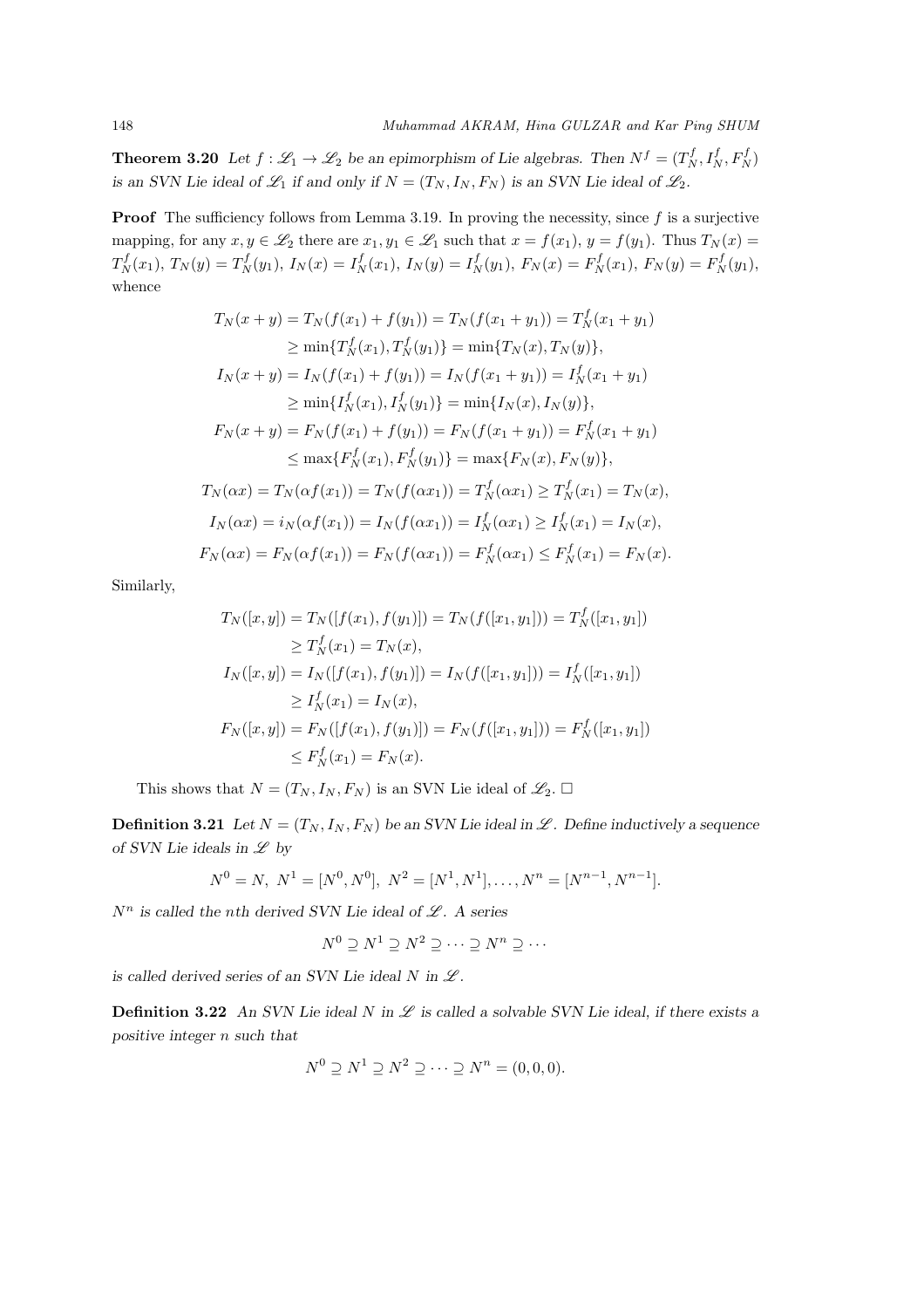Theorem 3.23 *Homomorphic images of solvable SVN Lie ideals are solvable SVN Lie ideals.*

**Proof** Let  $f : \mathcal{L}_1 \to \mathcal{L}_2$  be a homomorphism of Lie algebras. Suppose that  $N = (T_N, I_N, F_N)$ is an SVN Lie ideal in  $\mathscr{L}_1$ . We prove by induction on n that  $f(N^n) \supseteq [f(N)]^n$ , where n is any positive integer. First we claim that  $f([N, A]) \supseteq [f(N), f(N)]$ . Let  $y \in \mathscr{L}_2$ . Then

$$
f(\ll T_N, T_N \gg)(y) = \sup\{\ll T_N, T_N \gg (x) | f(x) = y\}
$$
  
\n
$$
= \sup\{\sup\{\min(T_N(a), T_N(b)) | a, b \in \mathcal{L}_1, [a, b] = x, f(x) = y\}\}
$$
  
\n
$$
= \sup\{\min(T_N(a), T_N(b)) | a, b \in \mathcal{L}_1, [a, b] = x, f(x) = y\}
$$
  
\n
$$
= \sup\{\min(T_N(a), T_N(b)) | a, b \in \mathcal{L}_1, [f(a), f(b)] = x\}
$$
  
\n
$$
= \sup\{\min(T_N(a), T_N(b)) | a, b \in \mathcal{L}_1, f(a) = u, f(b) = v, [u, v] = y\}
$$
  
\n
$$
\geq \sup\{\min(T_N(a), T_N(b)) | b, b \in \mathcal{L}_1, f(a) = u, f(b) = v, [u, v] = y\}
$$
  
\n
$$
\geq \sup\{\min(f(T_N)(u), f(T_N)(v)) | [u, v] = y\}
$$
  
\n
$$
= \sup\{\min(f(T_N)(u), f(T_N)(v)) | b, b \in \mathcal{L}_1, [a, b] = x, f(x) = y\}
$$
  
\n
$$
= \sup\{\sup\{\min(I_N(a), I_N(b)) | a, b \in \mathcal{L}_1, [a, b] = x, f(x) = y\}\}
$$
  
\n
$$
= \sup\{\min(I_N(a), I_N(b)) | a, b \in \mathcal{L}_1, [a, b] = x, f(x) = y\}
$$
  
\n
$$
= \sup\{\min(I_N(a), I_N(b)) | a, b \in \mathcal{L}_1, [f(a), f(b)] = x\}
$$
  
\n
$$
= \sup\{\min(I_N(a), I_N(b)) | b, b \in \mathcal{L}_1, f(a) = u, f(b) = v, [u, v] = y\}
$$
  
\n
$$
\geq \sup\{\min(f(I_N)(u), f(I_N)(v)) | [u, v] = y\}
$$
  
\n
$$
= \sup\{\min(f(I_N)(u), f(I_N)(v)) | b, b \in \mathcal{L}_1, f(a) = u, f(b) = v, [u, v] = y\}
$$
  
\n
$$
= \sup\
$$

Thus

$$
f([N,N]) \supseteq f(\ll A, A \gg) \supseteq \ll f(N), f(N) \gg = [f(N), f(N)].
$$

Now for  $n > 1$ , we get

$$
f(N^n) = f([N^{n-1}, N^{n-1}]) \supseteq [f(N^{n-1}), f(N^{n-1})]
$$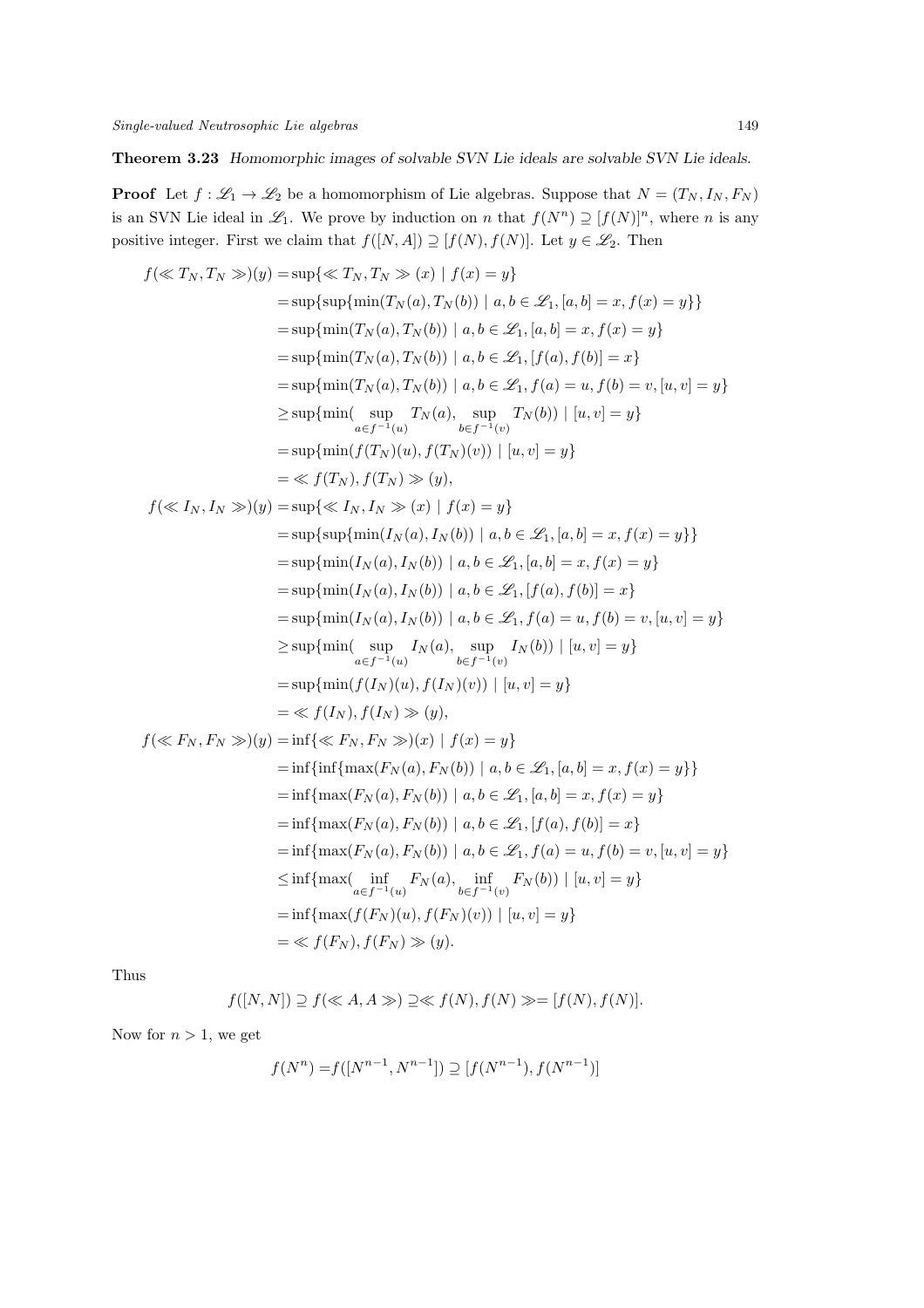150 Muhammad AKRAM, Hina GULZAR and Kar Ping SHUM

$$
\supseteq [(f(N))^{n-1}, (f(N))^{n-1}] = (f(N))^{n}.
$$

This completes the proof.  $\square$ 

**Definition 3.24** Let  $N = (T_N, I_N, F_N)$  be an SVN Lie ideal in  $\mathcal{L}$ . We define inductively a *sequence of SVN Lie ideals in*  $\mathscr L$  *by* 

$$
N_0 = N, N_1 = [N, N_0], N_2 = [N, N_1], \dots, N_n = [N, N_{n-1}].
$$

*A series*

$$
N_0 \supseteq N_1 \supseteq N_2 \supseteq \cdots \supseteq N_n \supseteq \cdots
$$

*is called descending central series of an intuitionistic fuzzy Lie ideal N in*  $\mathcal{L}$ *. An SVN Lie ideal*  $N$  in  $\mathscr L$  is called a nilpotent SVN Lie ideal, if there exists a positive integer n such that

$$
N_0 \supseteq N_1 \supseteq N_2 \supseteq \cdots \supseteq N_n = (0,0,0).
$$

Theorem 3.25 *Homomorphic image of a nilpotent SVN Lie ideal is a nilpotent SVN Lie ideal.*

Proof Straightforward. □

**Theorem 3.26** Let *J* be a Lie ideal of a Lie algebra  $\mathcal{L}$ . If  $N = (T_N, I_N, F_N)$  is an SVN Lie *ideal of*  $\mathscr{L}$ *, then the SVN set*  $\overline{N} = (\overline{T}_N, \overline{F}_N)$  *of*  $\mathscr{L}/J$  *defined by* 

$$
\overline{T}_N(a+J) = \sup_{x \in J} T_N(a+x),
$$
  

$$
\overline{I}_N(a+J) = \sup_{x \in J} I_N(a+x),
$$
  

$$
\overline{F}_N(a+J) = \inf_{x \in J} F_N(a+x)
$$

*is an SVN Lie ideal of the quotient Lie algebra*  $\mathscr{L}/J$  *of*  $\mathscr{L}$  *with respect to*  $J$ *.* 

**Proof** Clearly,  $\overline{N}$  is well-defined. Let  $x + J$ ,  $y + J \in \mathcal{L}/J$ . Then

$$
\overline{I}_{N}((x+J) + (y+J)) = \overline{I}_{N}((x+y)+J) = \sup_{z \in J} T_{N}((x+y)+z)
$$
\n
$$
= \sup_{z=s+t \in J} T_{N}((x+y)+(s+t))
$$
\n
$$
\geq \sup_{s, t \in J} \min\{T_{N}(x+s), T_{N}(y+t)\}
$$
\n
$$
= \min\{\sup_{s \in J} T_{N}(x+s), \sup_{t \in J} T_{N}(y+t)\}
$$
\n
$$
= \min\{\overline{I}_{N}(x+J), \overline{I}_{N}(y+J)\},
$$
\n
$$
\overline{I}_{N}(\alpha(x+J)) = \overline{I}_{N}(\alpha x+J) = \sup_{z \in J} T(\alpha x+z) \geq \sup_{z \in J} T(x+z) = \overline{I}_{N}(x+J),
$$
\n
$$
\overline{I}_{N}([x+J, y+J]) = \overline{I}_{N}([x, y]+J) = \sup_{z \in J} T_{N}([x, y]+z) \geq \sup_{z \in J} T_{N}(x+z) = \overline{I}_{N}(x+J).
$$

Thus  $\overline{I}_N$  is an SVN Lie ideal of  $\mathscr{L}/J$ . In a similar way we can verify that  $\overline{I}_N$  and  $\overline{F}_N$  are SVN Lie ideals of  $\mathscr{L}/J$ . Hence  $\overline{N} = (\overline{T}_N, \overline{I}_N, \overline{F}_N)$  is an SVN Lie ideal of  $\mathscr{L}/J$ .  $\Box$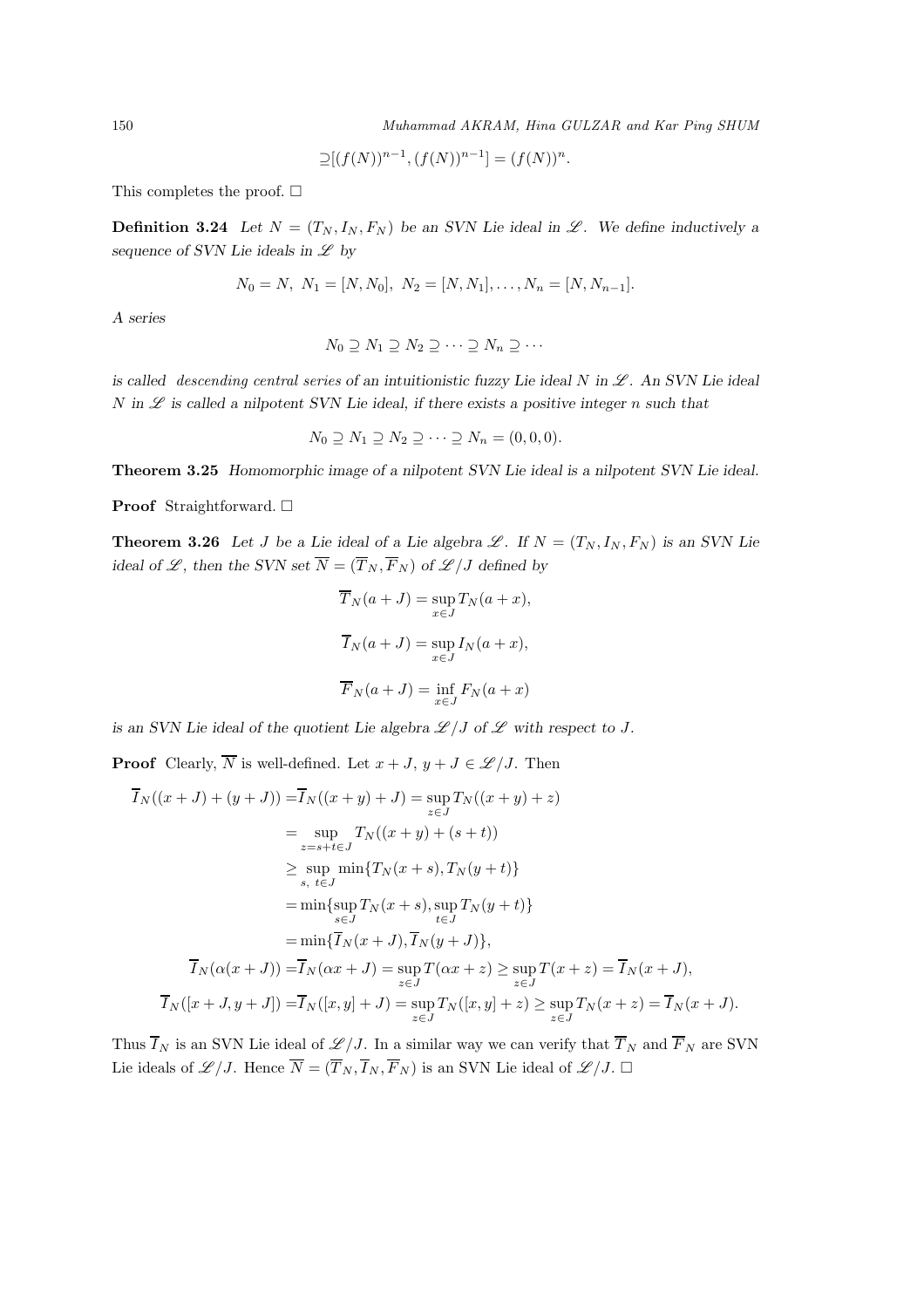**Theorem 3.27** Let  $J$  be a Lie ideal of a Lie algebra  $\mathscr{L}$ . Then there is a one-to-one correspon*dence between the set of SVN Lie ideals*  $N = (T_N, I_N, F_N)$  *of*  $\mathscr L$  *such that*  $N(0) = A(s)$  *for all*  $s \in J$  and the set of all SVN Lie ideals  $\overline{N} = (\overline{T}_N, \overline{I}_N, \overline{F}_N)$  of  $\mathscr{L}/J$ .

**Proof** Let  $N = (T_N, I_N, F_N)$  be an SVN Lie ideal of  $\mathscr{L}$ . Using Theorem 3.26, we prove that  $\overline{T}_N$  and  $\overline{F}_N$  defined by

$$
\overline{T}_N(a+J) = \sup_{x \in J} T_N(a+x),
$$
  

$$
\overline{I}_N(a+J) = \sup_{x \in J} I_N(a+x),
$$
  

$$
\overline{F}_N(a+J) = \inf_{x \in J} F_N(a+x),
$$

are SVN Lie ideals of  $\mathscr{L}/J$ . Since  $T_N(0) = T_N(s)$ ,  $F_N(0) = F_N(s)$  for all  $s \in J$ ,

$$
T_N(a+s) \ge \min(T_N(a), T_N(s)) = T_N(a),
$$
  
\n
$$
I_N(a+s) \ge \min(I_N(a), I_N(s)) = I_N(a),
$$
  
\n
$$
F_N(a+s) \le \max(F_N(a), F_N(s)) = F_N(a).
$$

Again,

$$
T_N(a) = T_N(a + s - s) \ge \min(T_N(a + s), T_N(s)) = T_N(a + s),
$$
  
\n
$$
I_N(a) = I_N(a + s - s) \ge \min(I_N(a + s), I_N(s)) = I_N(a + s),
$$
  
\n
$$
F_N(a) = F_N(a + s - s) \le \max(F_N(a + s), F_N(s)) = F_N(a + s).
$$

Thus  $N(a + s) = N(a)$  for all  $s \in J$ . Hence the correspondence  $N \mapsto \overline{N}$  is one-to-one. Let  $\overline{N}$  be an SVN Lie ideal of  $\mathscr{L}/J$  and define an SVN set  $N = (T_N, I_N, F_N)$  in  $\mathscr{L}$  by  $T_N(a) = \overline{T}_N(a+J)$ ,  $I_N(a) = \overline{I}_N(a+J), F_N(a) = \overline{F}_N(a+J)$  for all  $a \in J$ . For  $x, y \in \mathscr{L}$ , we have

$$
T_N(x + y) = \overline{T}_N((x + y) + J) = \overline{T}_N((x + J) + (y + J))
$$
  
\n
$$
\geq \min{\{\overline{T}_N(x + J), \overline{T}_N(y + J)\}}
$$
  
\n
$$
= \min{\{T_N(x), T_N(y)\}},
$$
  
\n
$$
T_N(\alpha x) = \overline{T}_N(\alpha x + J) \geq \overline{T}_N(x + J) = T_N(x),
$$
  
\n
$$
T_N([x, y]) = \overline{T}_N([x, y] + J) = \overline{T}_N([x + J, y + J])
$$
  
\n
$$
\geq \overline{T}_N(x + J) = T_N(x).
$$

Thus  $T_N$  is an SVN Lie ideal of  $\mathscr{L}$ . In a similar way we can verify that  $I_N$  and  $F_N$  are SVN Lie ideal of L. Hence  $N = (T_N, I_N, F_N)$  is an SVN Lie ideal of L. Note that  $T_N(z) = \overline{T}_N(z + J)$  $T_N(J)$ ,  $I_N(z) = \overline{I}_N(z+J) = I_N(J)$ ,  $F_N(z) = \overline{F}_N(z+J) = F_N(J)$  for all  $z \in J$ , which shows that  $N(z) = N(0)$  for all  $z \in J$ . This completes the proof.  $\square$ 

# References

[1] P. COELHO, U. NUNES. Lie algebra application to mobile robot control: a tutorial. Robotica, 2003, 21: 483–493.